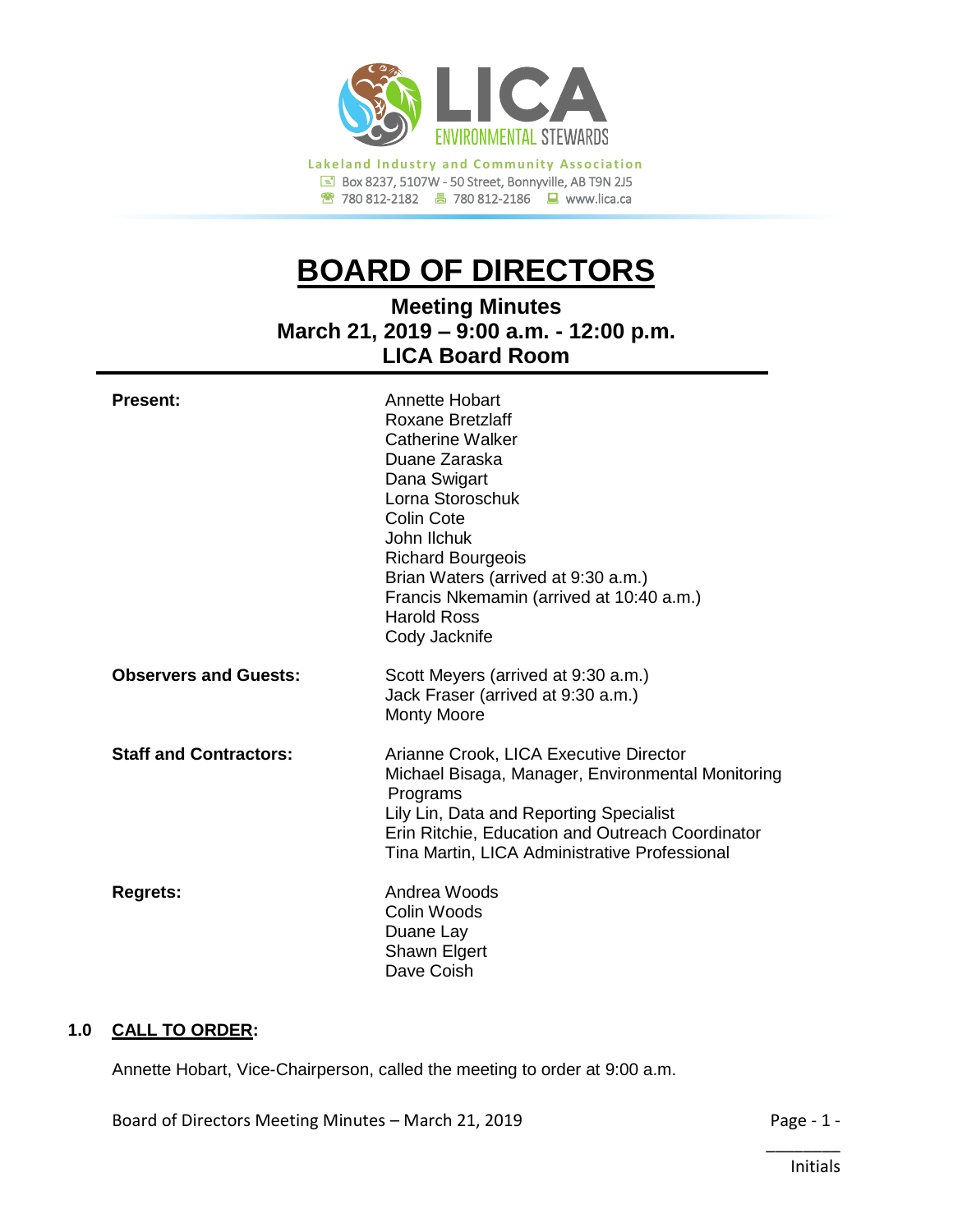- **1.1 Introductions and Sector Updates**
- **1.2 Vision, Mission and Values**
- **1.3 Roll Call**
- **1.4 Approval of Agenda**

**#1 Moved by John Ilchuk AND RESOLVED that the March 21, 2019 Agenda be approved as amended:**

- **Add item 2.3.2 WRRP Update**
- **Change item 4.2 from For Information to For Decision**
	- **1.5 Approval of Minutes**

#### **1.5.1 February 21, 2019 – Board Meeting**

**#2 Moved by Harold Ross AND RESOLVED that the Minutes of the February 21, 2019 Board of Directors meeting be approved as presented.**

#### **2.0 ONGOING BUSINESS**

#### **2.1 Education and Outreach Update**

#### **2.1.1 Vermicomposting Workshops**

The Cold Lake Vermicomposting workshop had 30 people in attendance. We had a waitlist of over 15 people for this workshop. Through this workshop, the school at Ministikwan First Nation in Saskatchewan reached out to LICA to present a vermicomposting workshop to one of their classrooms. Arianne and Erin will be completing this in the near future and this will accomplish one of our WPAC Work Plan targets of completing an event on the Saskatchewan side of the Beaver River Watershed.

#### **2.1.2 Beavers in Our Landscape**

There were 37, of the 40 registered, in attendance at the Beavers in Our Landscape workshop on Monday, March 18, 2019. The presenters for the workshop were from Cows & Fish. We are looking forward to more partnerships with them in the future.

The Board suggested that, going forward, staff, Board and Committee members in attendance at these workshops be introduced. It was also suggested that, if we hold future beaver workshops, that we have representatives from the AER in attendance to answer questions regarding the Environmental Protection and Enhancement Act (EPEA).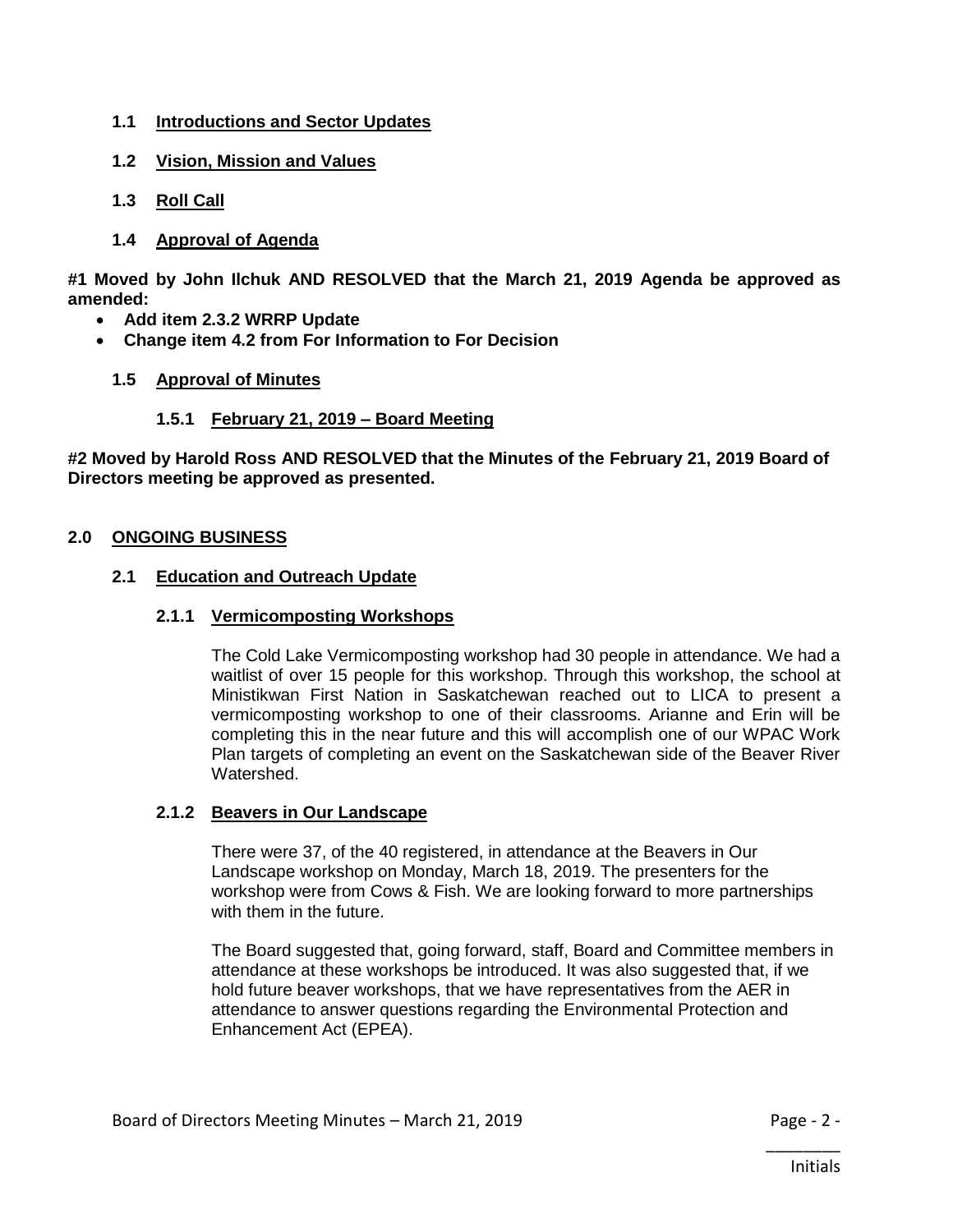## **2.1.3 Bonnyville and District Oil & Gas Show**

LICA has registered for the upcoming Bonnyville Oil and Gas Show on June 19-20, 2019. We will have LICA staff at the booth, as in previous years, so please stop by and see us.

## **2.1.4 Little Green Thumbs 2019-20 School**

Three schools applied to the Little Green Thumbs program for the 2019-20 school year. LICA has accepted all three applications. Gardens for Duclos School, St. Dominic School, and Iron River School will be set-up in the fall.

An additional garden will be ordered and set-up in the LICA office for training and demonstration purposes.

## **2.1.5 Stream of Dreams 2019-20 School**

No schools applied for the Stream of Dreams Program for the 2019-20 school year to date. The Education and Outreach Committee would like to offer the program to St. Paul Elementary School to increase LICA's exposure in the region and due to the school fence being on the main street.

## **2.1.6 Earth Day Writing Contest**

We have returned to an essay format for this year's Earth Day Writing Contest. The topic this year is "What small change could everyone make to positively impact the environment?" There are 2 categories, grade 4-6 and grade 7-9, each offering cash prizes for the 1<sup>st</sup>, 2<sup>nd</sup> and 3<sup>rd</sup> place winners. The contest closes on May  $1^{st}$ , 2019.

#### **2.1.7 Watershed/Airshed Survey**

We are circulating a short 5 question survey on our webpage. The purpose of the survey is to identify topics of interest in the LICA region. This survey will accomplish a goal on both our Airshed Engagement and Knowledge Translation and WPAC Work Plans. All participants in the survey will be entered into a draw for a Parks Canada Family Discovery Pass.

## **2.1.8 AQHI Lantern**

As part of the Airshed Engagement Grant, we are ordering a lantern that changes colour based on the Air Quality Health Index in the area. This lantern will be accompanied by an informational poster and can roam to various communities in the area with AQHI data.

The Board would like us to order a second lantern so that we can house one in Cold Lake and one to go with the Portable Air Monitoring Station, currently located in Bonnyville.

#### **#3 Moved by Lorna Storoschuk AND RESOLVED that we purchase two AQHI lanterns.**

Board of Directors Meeting Minutes – March 21, 2019 **Page - 3 -** Page - 3 -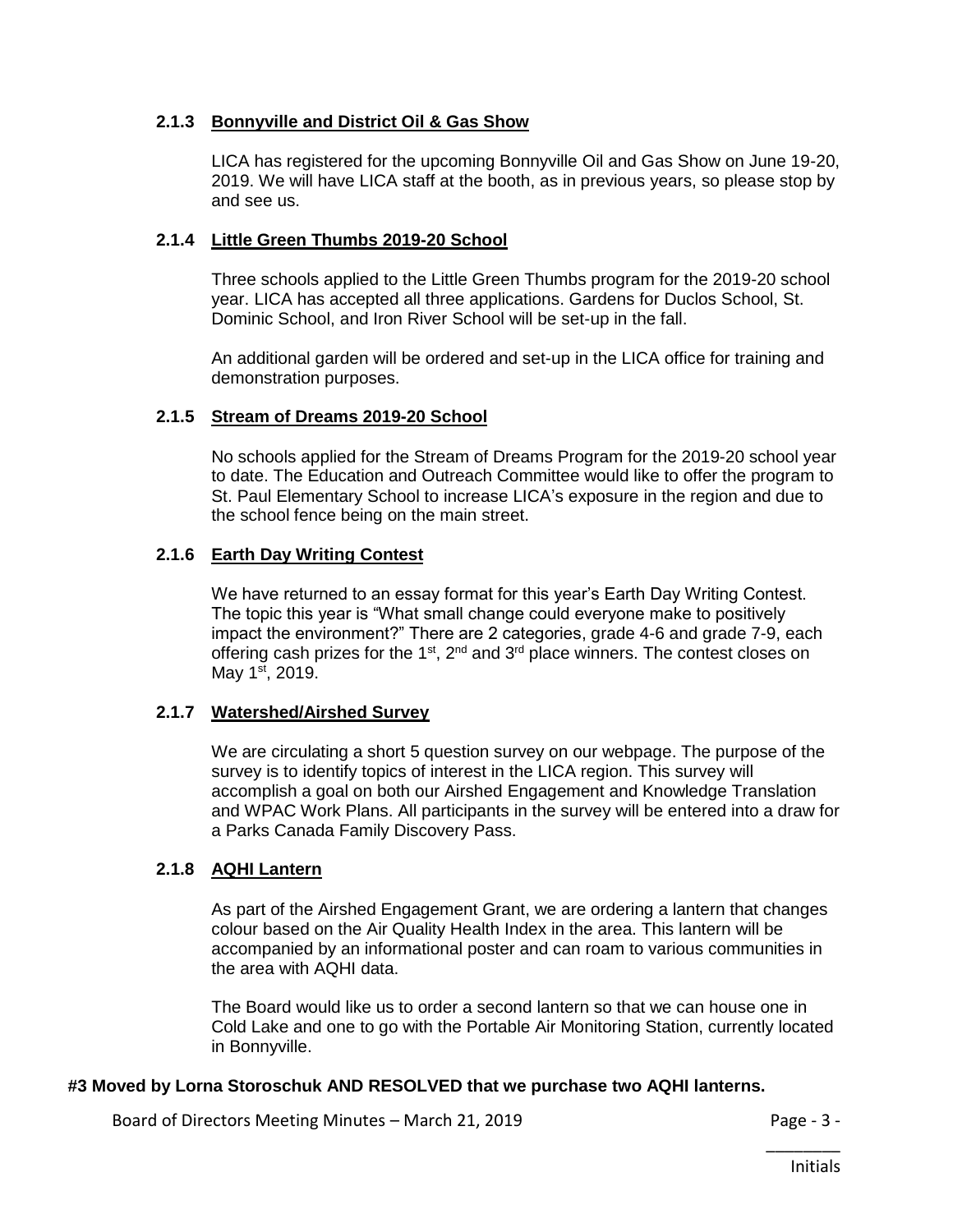## **2.2 Environmental Monitoring Programs Update**

#### **2.2.1 Routine Operations & Reporting**

In April or May we should have received our taller tower for the Cold Lake monitoring station which will be installed this spring.

Moving the Maskwa station is on hold pending a desk review with the AEP auditors. Mike will be creating and submitting a formal proposal for this review. Once approved, we will be moving the Maskwa station to the new site and will work out a new site access agreement with Imperial Oil at that time.

#### **2.2.2 Special Projects**

The fourth Meteorological station will be deployed on the south side of the river valley this week.

Initial data collected by the first station that was deployed confirms that wind patterns are different in the valley, than in the surrounding area.

#### **2.2.3 Planning & Optimization**

Mike has been a part of the Air Monitoring SOP Consolidation Working Group in conjunction with AEP Environmental Monitoring and Science Division and WBEA. They have completed Standard Operating Procedures for  $SO<sub>2</sub>$  with plans to develop further SOPs once the election is passed.

#### **2.2.4 ALMS**

The 2018 ALMS Lakewatch Summary report is now available on the LICA website under the resources tab. We are still looking for volunteers to assist in the sample collection of lakes in the LICA region for the 2019 season. The Board suggested advertising these openings on Facebook and in the newspaper.

#### **2.3 Environmental Management Programs Update**

#### **2.3.1 WPAC Update**

#### **2.3.1.1 2019-2020 WPAC Interim Funding**

Arianne presented a letter from AEP confirming approval of interim funding for \$100,000 for program continuity during and after the election.

#### **2.3.1.2 AEP Northern WPACs Workshop**

The AEP Northern WPACs Workshop provided areas of development and interest within AEP. Colin announced his resignation and introduced Erin as his replacement. The workshop was a good source of discussion and resources, and allowed Erin to make some new contacts and solidify others.

Board of Directors Meeting Minutes – March 21, 2019 **Page - 4 -** Page - 4 -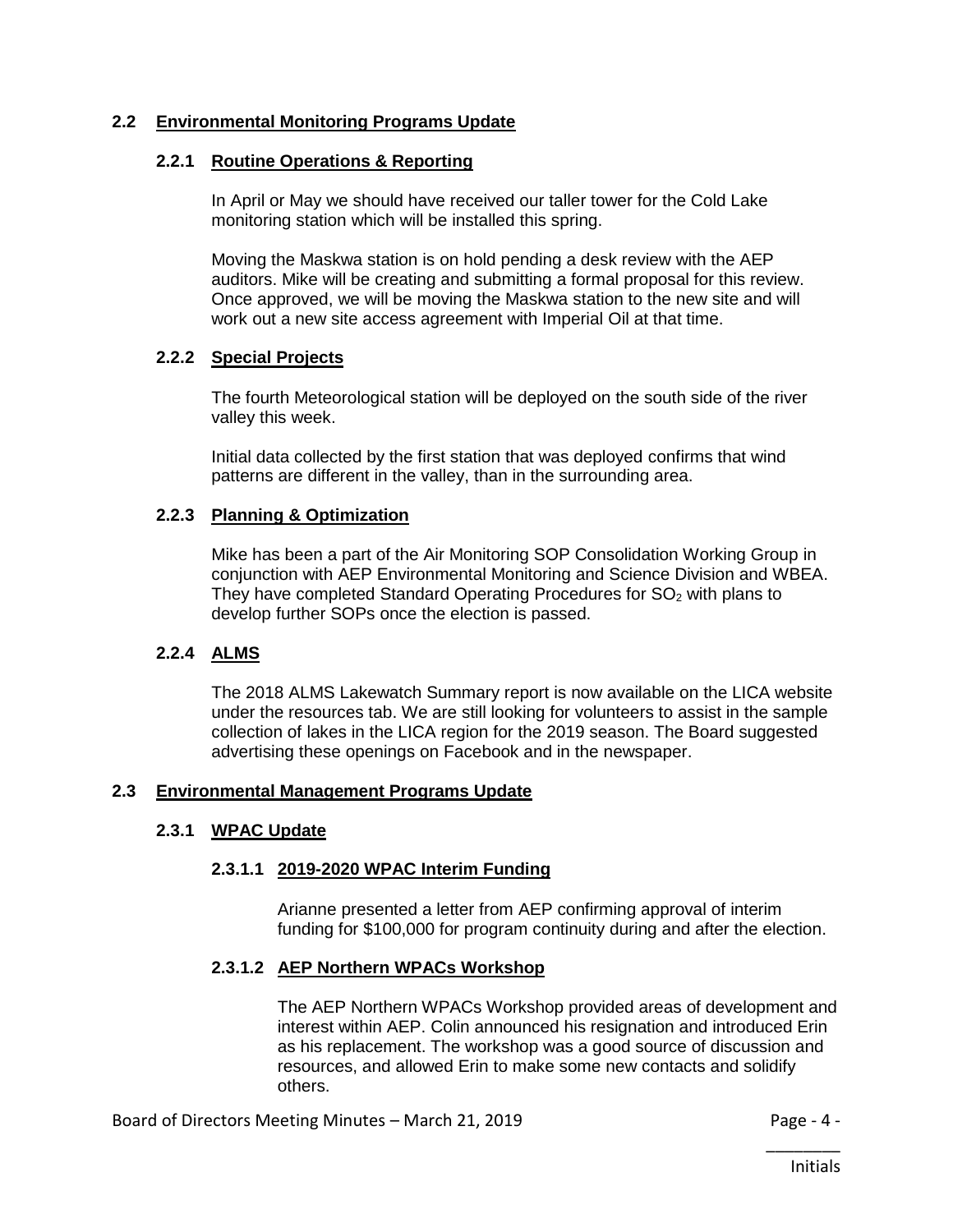## **2.3.2 WRRP Update**

Arianne presented a letter from AEP confirming approval of \$247,250 for the Lower Beaver River Watershed Restoration project. This is a 2-year grant that will assist with riparian fencing and restoration work on Jessie Lake.

#### **2.4 Administration**

#### **2.4.1 Executive Director's Report**

Arianne presented her Executive Director's report highlighting that Version 2 of the Strategic Plan has been posted to the LICA website.

#### **2.4.2 Chair's Report**

No report.

#### **2.4.3 Financial Reports**

#### **2.4.3.1 Accounts Receivable Report to March 12th, 2019**

Arianne presented the accounts receivable report to February 12, 2019 to the Board.

#### **2.4.3.2 Finances to Date February 28th, 2019**

Arianne presented the Finances to Date to January 31, 2019 to the Board.

#### **2.4.4 Governance Committee**

#### **2.4.4.1 Governance Minutes of March 6, 2019 – Draft**

A draft of the minutes of the March 6, 2019 Governance Committee meeting were presented to the Board for review.

#### **2.4.4.2 Policy 3.18** *Education and Outreach Assistant Job Description*

The Board reviewed the newly drafted policy as recommended by the Governance Committee.

#### **#4 Moved by Roxane Bretzlaff AND RESOLVED that Policy 3.18** *Education and Outreach Assistant Job Description* **be accepted as presented.**

#### **2.4.4.3 Policy 3.17** *Education and Outreach Coordinator Job Description*

The Board reviewed the recommended changed to the policy.

#### **#5 Moved by Richard Bourgeois AND RESOLVED that Policy 3.17** *Education and Outreach Coordinator Job Description* **be accepted as presented.**

Board of Directors Meeting Minutes – March 21, 2019 **Page - 5 -** Page - 5 -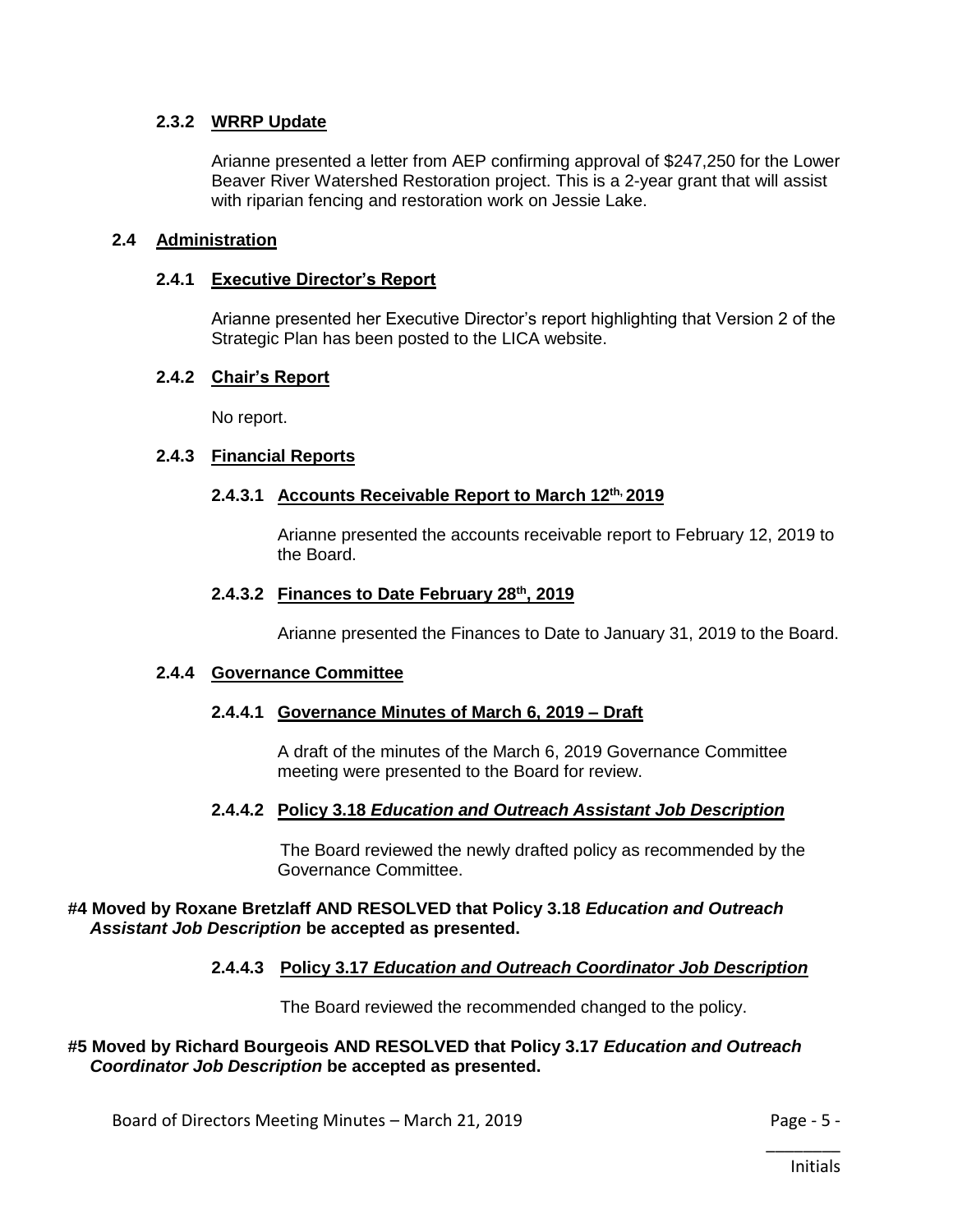## **2.4.4.4 Policy 1.15** *Personal Gifts*

The Board discussed the recommendation from the Governance Committee to eliminate policy 1.15 Personal Gifts.

#### **2.4.4.5 Policy 1.8** *Board Member Conflict of Interest*

The Board reviewed the recommended changes to the policy.

#### **#6 Moved by Brian Waters AND RESOLVED that Policy 1.15** *Personal Gifts* **be removed as suggested and that Policy 1.8** *Board Member Conflict of Interest* **be accepted as presented.**

#### **2.4.4.6 Policy 1.18** *Ensuring LICA Sustainability*

The Board reviewed the recommended changes to the policy.

#### **#7 Moved by Brian Waters AND RESOLVED that Policy 1.18** *Ensuring LICA Sustainability* **be accepted as presented.**

#### **2.4.4.7 Policy 2.1** *Fiscal Year and Budget*

The Board reviewed the recommended changes to the policy.

#### **#8 Moved by Dana Swigart AND RESOLVED that Policy 2.1** *Fiscal Year and Budget* **be accepted as presented.**

#### **2.4.4.8 Policy 2.2** *Management of LICA Revenues*

The Board reviewed the recommended changes to the policy.

#### **#9 Moved by Harold Ross AND RESOLVED that Policy 2.2** *Management of LICA Revenues* **be accepted as presented.**

#### **2.4.4.9 Policy 2.3** *LICA Signing Authority*

The Board reviewed the recommended changes to the policy.

#### **#10 Moved by Lorna Storoschuk AND RESOLVED that Policy 2.3** *LICA Signing Authority* **be accepted as presented.**

#### **2.4.5 Education and Outreach Committee**

#### **2.4.5.1 E&O Minutes of February 26, 2019 – DRAFT**

A draft of the minutes of the February 26, 2019 Education and Outreach Committee meeting were presented to the Board for review.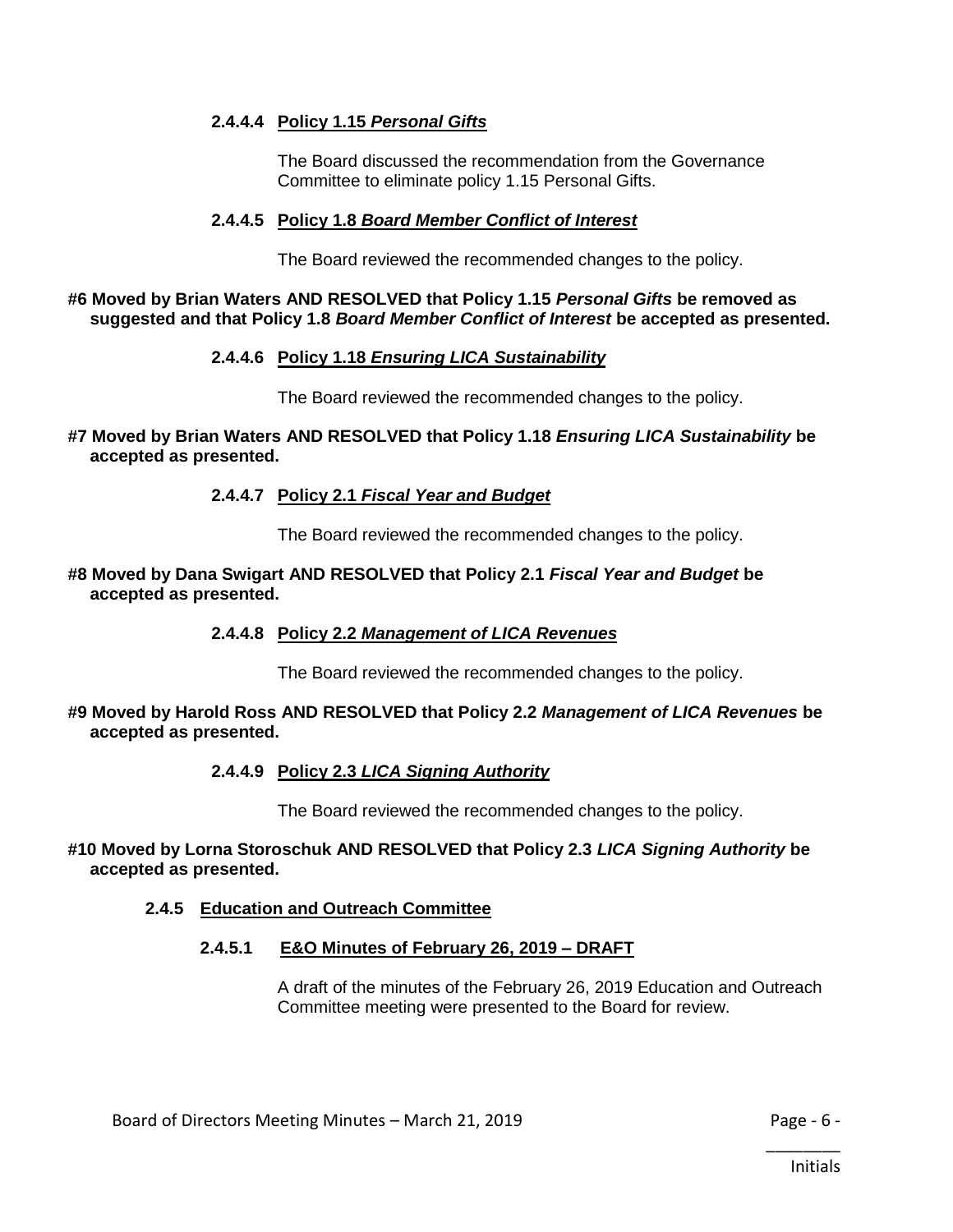## **2.4.6 Technical Working Group (TWG)**

## **2.4.6.1 Vacant Community Seat**

The Officers recommend that we appoint Amanda Avery-Bibo and Randy Parenteau to the Technical Working Group and contact them accordingly.

#### **#11 Moved by John Ilchuk AND RESOLVED that Amanda Avery-Bibo and Randy Parenteau be appointed to the Technical Working Group.**

#### **3.0 Upcoming Business**

#### **3.1 CWRA 2019 Alberta Branch Conference April 14-16, 2019**

#### **3.1.1 Attendees**

The Board agreed that, if possible, Erin and a new hire attend this conference.

#### **#12 Moved by Lorna Storoschuk AND RESOLVED that up to 2 people attend the CWRA 2019 Alberta Branch Conference and that mileage and accommodation expenses be covered as per LICA policy.**

#### **4.0 Affiliate Organizations**

#### **4.1 Alberta Water Council**

Roxane explained to the Board that the Alberta Water Council (AWC) makes recommendations to AEP and that, seeing as LICA currently fills the WPAC representative seat at the AWC, we are in a prime position to align our organizational priorities with those of the Government of Alberta.

#### **4.2 Alberta Airsheds Council**

Arianne and Mike attended the AAC meeting on March 4, 2019. Members of the AAC suggested that Airsheds collaboratively develop Air Quality communication materials. Supporting this initiative fulfills commitments under the Airshed Engagement Grant.

#### **#13 Moved by Dana Swigart AND RESOLVED that LICA contribute up to \$3,000 towards the AAC communication materials.**

#### **4.3 Synergy Alberta**

Arianne gave an update on the Synergy Alberta monthly meetings.